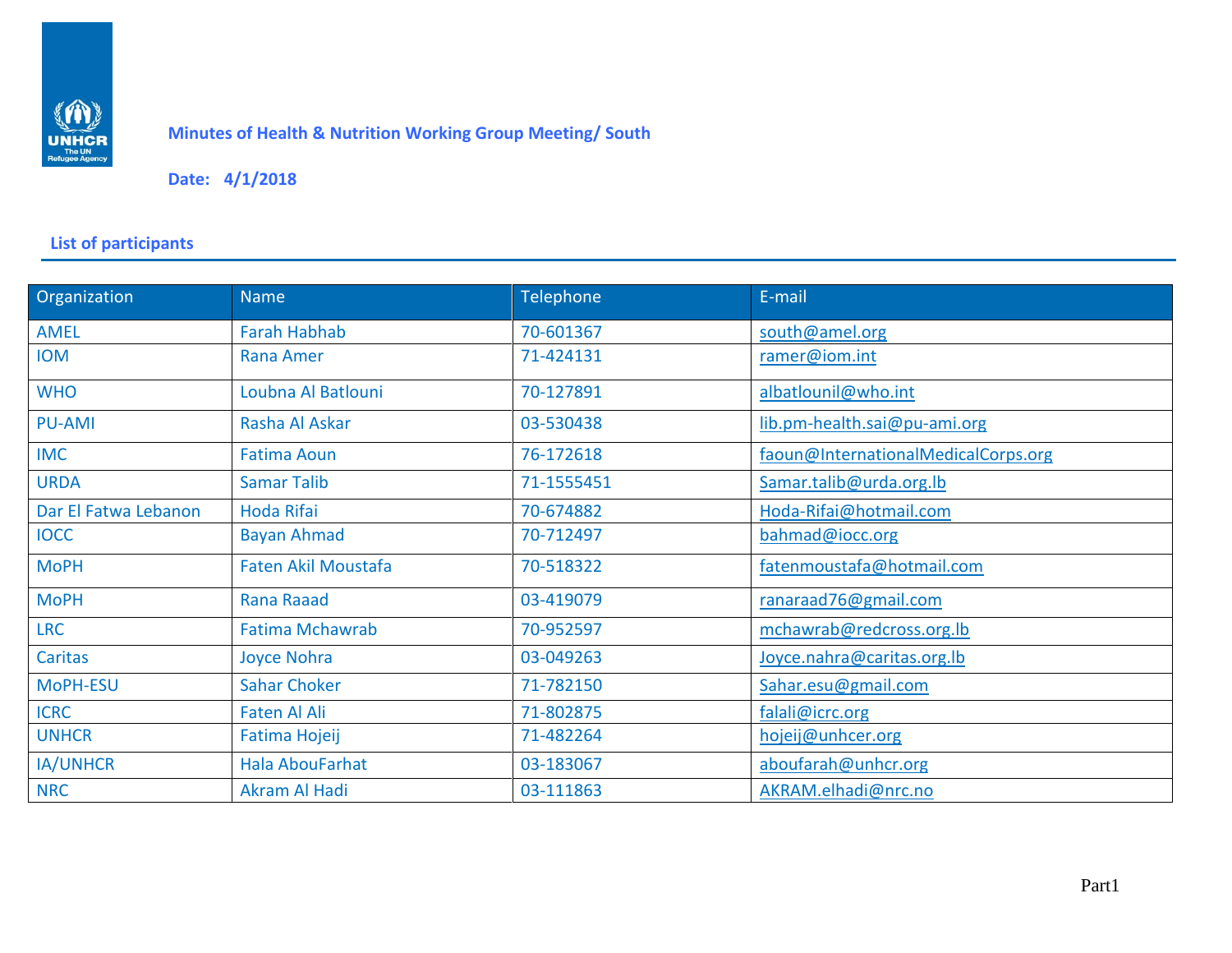| No. | <b>Issue</b>                                                                                                                                                                                                                                                                                                                                                                                                                                                                                                                                                                                      | <b>Focal Point</b>  | <b>Deadline</b> |
|-----|---------------------------------------------------------------------------------------------------------------------------------------------------------------------------------------------------------------------------------------------------------------------------------------------------------------------------------------------------------------------------------------------------------------------------------------------------------------------------------------------------------------------------------------------------------------------------------------------------|---------------------|-----------------|
| 1.  | <b>Proposed Changes to SHC Program-Field Consultations</b><br>Document explaining the intended changes in the SOPs that was explained during the meeting is attached<br>with the minutes.                                                                                                                                                                                                                                                                                                                                                                                                         |                     |                 |
|     | ICRC: Hospitals will now ask for high deposits and this might affect access to secondary<br>➤<br>health care.<br>PU-AMI: Some refugees might not be able to even pay the 100 USD. Safety Net was<br>explained.<br>IMC: PHCs will have to play a major role in counseling refugees on how to plan and save<br>money for deliveries and also emphasize family planning.<br>Regarding registration for pregnant women, hotline numbers and appointment numbers to<br>be disseminated widely in order to make sure they have access to the information needed to<br>approach UNHCR prior to delivery. | Reem (UNHCR)        |                 |
| 2.  | <b>Hospital Network Update (NextCare Contracted Hospitals)</b><br>Reduction of Hospital networks from 13 to 10 in South<br>➤<br>Hasbaya Governmental Hospital, Jezzine Governmental Hospital, and Osseiran hospitals are<br>➤<br>removed from the network of contracted hospitals.                                                                                                                                                                                                                                                                                                                | <b>Reem (UNHCR)</b> |                 |
| 3.  | <b>Madad Updates</b><br>IMC: Planned support to PHCs explained in the attached document.<br>Criteria for coverage in the PHCs to be supported under Madad and other funds explained in<br>the attached document.<br>Coverage at the three IHS clinics (Maachouk, Borj, Sedekine) and MOSA-Bent Gbail is on hold<br>pending negotiations results with them for MADAD project<br>Activities under MADAD started at Moasat clinic and Caritas saida.                                                                                                                                                 | Fatima (IMC)        |                 |